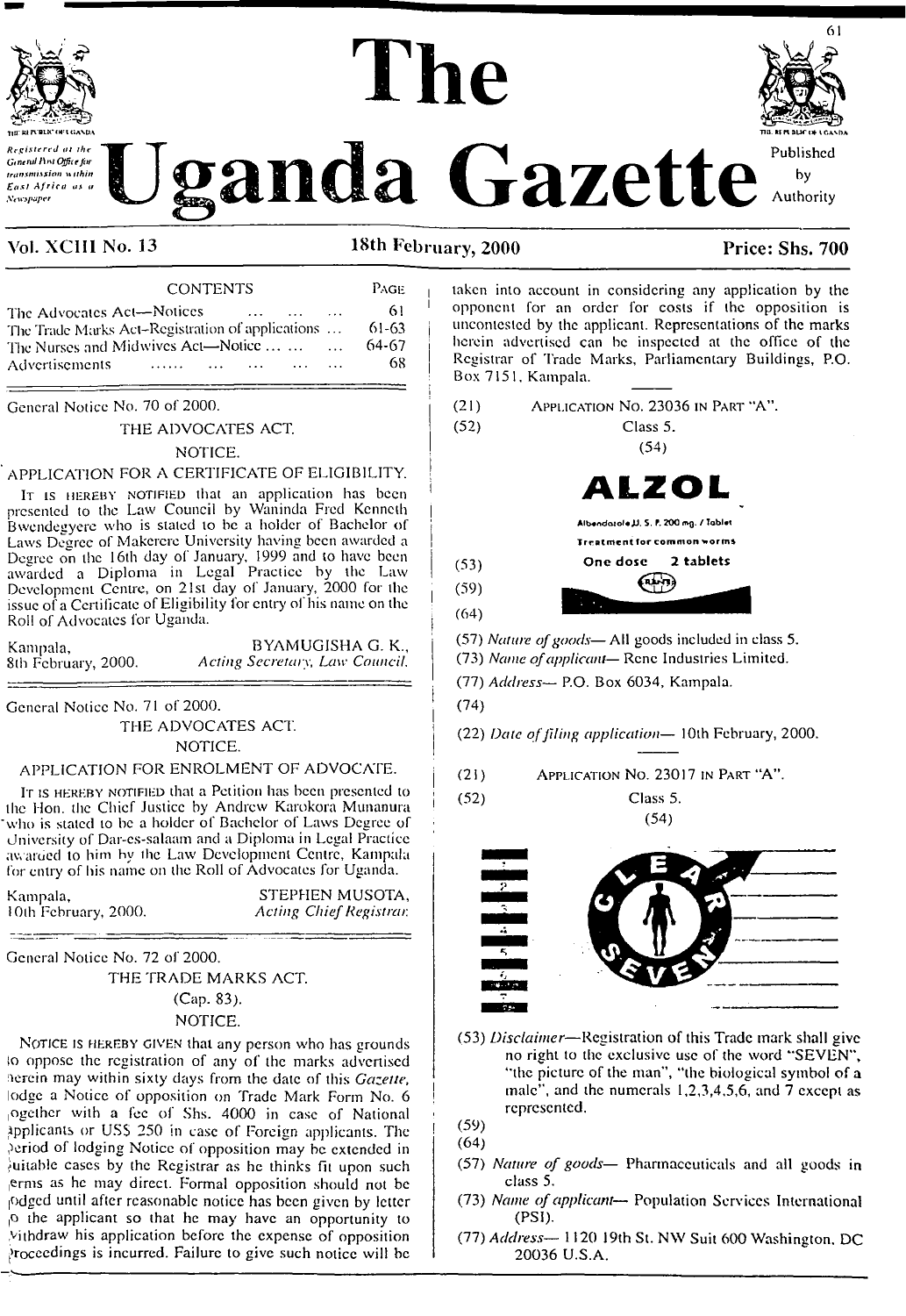- f74) C/o M/s. Kasiryc & Byaruhanga Advocates, P.O. Box 10946, Kampala.
- (22) *Date offiling application—* 4th February. 2000.
- (21) Application No. 23016 in Part "A". (52) Class 10.



- (53) *Disclaimer—*Registration ofthis Trade mark shall give no right to the exclusive use of the word "SEVEN", "the picture of the man", "the biological symbol of a male", and the numerals 1,2,3,4,5,6, and 7 except as represented.
- (59)
- '64)
- (57) *Nature ofgoods—* Condoms and all goods in class 10.
- (73) *Name of applicant—* Population Services International (PSI J.
- (77) *Address—* 1120 19th St. NW Suit 600 Washington, DC 20036 U.S.A.
- (74) C/o M/s. Kasiryc &. Byaruhanga Advocates, P.O. Box 10946. Kampala.
- (22) *Date offding application—* 4th February, 2000.
- (21) Application No. 22408 in Part "A".
- (52) Class 19.

(54)

# **ThyssenKrupp (special form)**

- (53)
- (59)
- (64)
- (57) *Nature of goods—* Building materials (non-mctallic); non-metallic rigid pipes for building; asphalt, pitch and bitumen; non-mctallic transportable buildings; monuments, not of metal.
- (73) *Name ofapplicant—* Thyssen Krupp Ag.
- (77) *Address—* August-Thysscn-Strasse <sup>1</sup> 40211 Dusseldorf Germany.
- (74) C/o M/s. Sengendo & Co. Advocates. P.O. Box 6914, Kampala.
- (22) *Date offding application—* <sup>1</sup>2lh May, 1999.
- (21) Application No. 22407 in Part "A".

```
(52) Class 17.
```
(54)

# **ThyssenKrupp (special form)**

- $(53)$
- (59)
- (64)
- *(ST) Nature ofgoods—* Rubber, gutta-percha, gum, asbestos, mica and goods made from these materials (included in class 17); plastics in extruded form for use in manufacture; packing, stopping and insulating materials; flexible pipes, not of metal.
- (73) *Name ofapplicant*—Thyssen Krupp Ag.
- (77) *Address—*August-Thysscn-Strasse <sup>1</sup> 40211 Dusscl^ Germany.
- (74) C/o M/s. Sengendo & Co. Advocates. P.O. Box 69\* Kampala.
- (22) *Date offding application—* 12th May, 1999.
- (21) Application No. 22405 in Part "A".

(52) Class 12.

### (54) **ThyssenKrupp (special form)**

- (53)
- (59)
- (64)
- (57) *Nature ofgoods—* Vehicles; apparatus for locoinoli by land, air or water.
- (73) *Name ofapplicant*—Thyssen Krupp Ag.
- (77) *Address—*August-Thysscn-Strassc <sup>1</sup> 4021<sup>1</sup> Dusscld< Germany.
- (74) C/o M/s. Scngendo & Co. Advocates. P.O. Box 691- Kampala.
- (22) *Date offding application—* 12th May, 1999.
- (21) Application No. 22399 in Part "A".
- (52) Class 1. (54)

# **ThyssenKrupp (special form)**

- (53)
- (59)

(64)

- (57) *Nature of goods—* Chemicals used in industry, science and photography, as well as in agriculture horticulture and forestry; unprocessed artifici. resins, unprocessed plastics; manures; fir., extinguishing compositions; tempering ansoldering preparations; chemical substances for preserving foodstuffs; tanning substances preserving foodstuffs; adhesives used in industry.
- *(73) Name ofapplicant—Thyssen* Krupp Ag.
- (77/ *Address—*August-Thyssen-Strassc <sup>1</sup> 4021 <sup>1</sup> Dusscldor Germany.
- (74) C/o M/s. Scngendo & Co. Advocates. P.O. Box 691 Kampala.
- (22) *Date offiling application—* 12th May, 1999.
- (21) Application No. 22401 in Part "A".
- (52) Class 6. (54)

# **ThyssenKrupp (special form)**

- (53)
- (59)
- (64)
- (57) *Nature of goods—* Common metals and their allo\ metal building materials; transportable buildings <sup>&</sup>lt; metal; materials of metal for railway tracks; no electric cables and wires of common meta ironmongery, small items of metal hardware; pip. and tubes of metal; safes; goods of common metal included in class 6.
- *(73) Name ofapplicant—* Thyssen Krupp Ag.

₩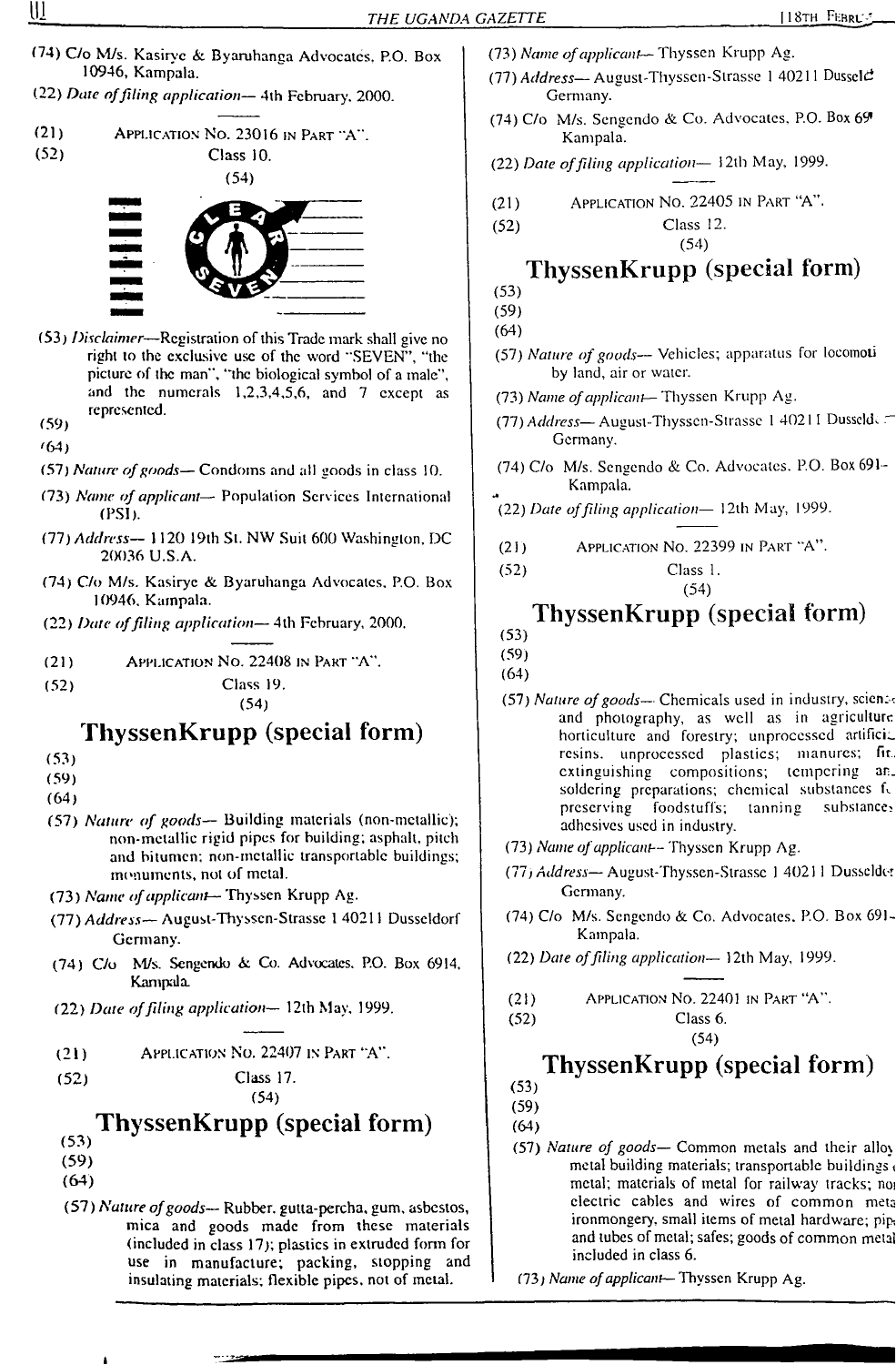- (77) *Address—*August-Thyssen-Strasse <sup>1</sup> <sup>40211</sup> Dusseldorf Germany.
- (74) C/o M/s. Scngendo & Co. Advocates. P.O. Box 6914. Kampala.
- (22) *Date offiling application—* 12th May. 1999.
- (21) Application No. 22400 in Part "A".
- (52) Class 4.

## **ThyssenKrupp (special form)**

- (53)
- (59)
- (64)
- (57) *Nature of goods—* Industrial oils and greases; lubricants; dust absorbing, wetting and binding compositions; fuels (including motor spirit) and illuminants; candles, wicks.
- (73) *Name ofapplicant* Thyssen Krupp Ag.
- (77) *Address—* August-Thyssen-Sirasse <sup>J</sup> 40211 Dusseldorf Germany.
- (74) C/o M/s. Scngendo & Co. Advocates, P.O. Box 6914. Kampala.
- (22) *Date offiling application—* <sup>1</sup>2th May. 1999.
- (21) Application No. 22402 in Part "A".
- (52) Class 7.

(54)

#### **ThyssenKrupp (special form)**

- (53)
- (59)
- (64)
- (57) *Nature ofgoods—* Machines and machine tools; motors and engines (except for land vehicles); machine coupling and transmission components (except for land vehicles); agricultural implements (not hand operated); incubators for eggs.
- (73) *Name ofapplicant* Thyssen Krupp Ag.
- (77) *Address—*August-Thyssen-Sirasse <sup>1</sup> 40211 Dusseldorf Germany.
- (74) C/o M/s. Scngendo & Co. Advocates, P.O. Box 6914, Kampala.
- (22) *Date offiling application—* 12th May, 1999.
- (21) Application No. B706 in Part "B".
- (52) Class 32.

(54)

# NILE ICE LAGER

- (53) *Disclaimer—*Registration of this Trade mark shall give no right to the exclusive use of the words "NILE", "ICE" and "LAGER" each separately and apart from the mark. (59*<sup>1</sup>*
- 
- (64)
- (57) *Nature ofgoods—* Beer.
- (73) *Name ofapplicant* Nile Breweries Ltd.
- (77) *Address—* P.O. Box 762, Jinja.
- (74)
- (22) *Date offiling application—* 14th February, 2000.

(21) Application No. 23041 in Part "A". Class 32.

(54)

# TEMBO BEER

- (53) *Disclaimer*—Registration of this Trade mark shah give no right to the exclusive use of the word "BEER". (59)
- (64)
- (57) *Nature ofgoods—* Beer.
- (73) *Name ofapplicant—* Nile Breweries Ltd.
- (77) *Address—* P.O. Box 762, Jinja.
- (74)
- (22) *Date offiling application* 14th February, 2000.
- (21) Application No. B707 in Part "B".
- (52) Class 32.

(54)

# **PORTBELL PREMIUM LAGER**

(53) *Disclaimer—*Registration of this Trade mark shall give no right to the exclusive use of the words "PORTBELL", "PREMIUM" and "LAGER" each separately and apart from the mark.

(59)

- (64)
- (57) *Nature ofgoods—* Beer.
- (73) *Name ofapplicant—* Nile Breweries Ltd.
- (77) *Address—* P.O. Box 762, Jinja.

(74)

- (22) *Date offling application*—■ 14th February, 2000.
- (21) Application No. 23037 in Part "A".
- (52) Class 5.

(54)



- (53) *Disclaimer*—Registration of this Trade mark shall give no right to the exclusive use of the word "COLD'except as represented. (59)
- (64)
- (57) *Nature ofgoods—* All goods included in class 5.
- (73) *Name ofapplicant—* Rene Industries Limited.
- (77) *Address—* P.O. Box 6034, Kampala.

(74)

(22) *Date offiling application—* 10th February, 2000.

Kampala, B1SEREKO KYOMUHENDO. 11th February, 2000. *Assistant Registrar ofTrade Marks.*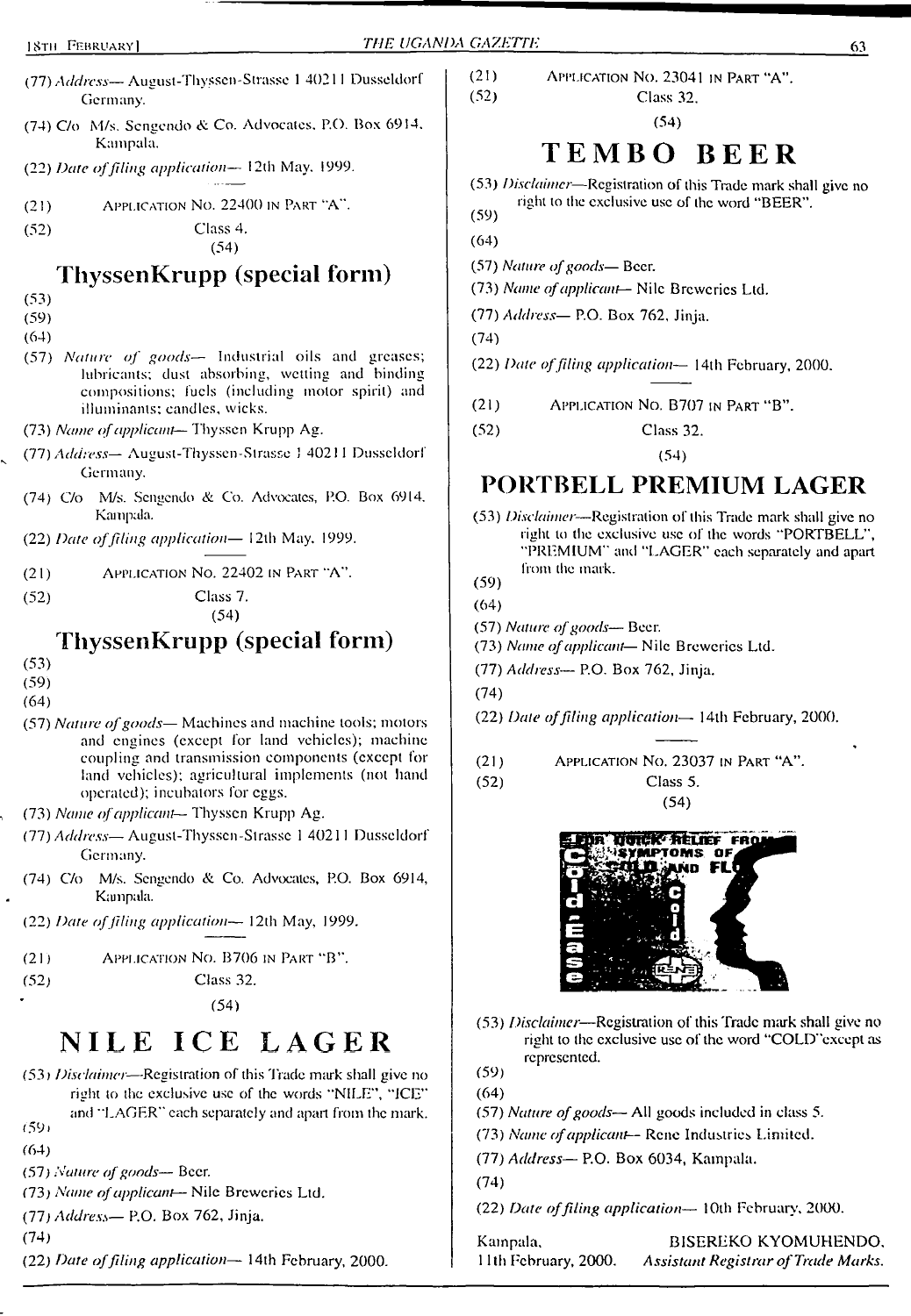#### 1 HE NURSES AND MIDWIVES ACT. No. 2 of 1996.

#### NOTICE.

IT IS HEREBY NOTIFIED for general information that the following persons are registered as Nurses and Midwives as required by subsection (2) of section 23 of the Nurses and Midwives Act No. 2 of 1996.

#### COMPREHENSIVE NURSES

| <b>REGISTRATION</b> | <b>NAME IN TULL</b>             | <b>ADDRESS</b>                                                                                       | <b>DATE OF</b>       | <b>QUALIFICATION</b> | <b>COMMENT</b> |
|---------------------|---------------------------------|------------------------------------------------------------------------------------------------------|----------------------|----------------------|----------------|
| <b>NUMBER</b>       | <b>(SURNAME FIRST)</b>          |                                                                                                      | <b>REGISTRATION</b>  | DATE <sup>®</sup>    |                |
| $\vert 4$           | Adunia Anne Mary                | Pamoju, Moyo, Uganda                                                                                 | 19/2/97              | 9/1/97               |                |
| 22                  | Asio Zaituna                    | Odwarat, Pallisa                                                                                     | 19/2/97              | 9/1/97               |                |
|                     | Aguti Jasinta                   | Iguli, Dokolo, Lira                                                                                  | 19/2/97              | 9/1/97               |                |
| $\frac{23}{27}$     | Auma Agnes                      | Boke, Agali, Lira                                                                                    | 9/9/97               | 17/9/97              |                |
| 28                  | Aguti Anna Lucy                 | Morunyang Toroma, Katakwi                                                                            | 9/9/97               | 17/9/97              |                |
| 30                  |                                 | Aloi, Moroto, Lira                                                                                   | 9/9/97               | 17/9/97              |                |
| 33                  | Agem Richard<br>Agembi Stella   |                                                                                                      |                      |                      |                |
| 41                  |                                 | Kakira, Butembe, Jinja                                                                               | 9/9/97               | 17/9/97              |                |
|                     | Acheka Edmond                   | Alebtong, Moroto, Lira                                                                               | 9/9/97               | 17/7/97              |                |
| 42                  | Akello Teddy Grace              | Apalla, Moroto, Lira                                                                                 | 9/9/97               | 17/7/97              |                |
| 45                  | Asello Julief                   | Nyero, Kumi                                                                                          | 9/9/97               | 17/7/97              |                |
| 61                  | <b>Achago Annet</b>             | Nalufenya, Mpumudde, Jinja                                                                           | 12/8/98              | 7/1/98               |                |
| 63                  | Atamvaku Richard                | Ayavu, Madi, Arua                                                                                    | 6/10/98              | 9/7/98               |                |
| 66                  | Anduwa Justine Nansubuga        | Ajumani, Ajumani, Ajumani                                                                            | 6/10/98              | 9/7/98               |                |
| 100                 | Aine Byoona Annet Elizabeth     | Sheema South, Bushenyi, Kashekubo                                                                    | 3/9/99               | 8/9/99               |                |
| 101                 | Aziku Peter                     | Nyiovura, Adumi-Ayivu, Arua                                                                          | 8/10/99              | 8/7/99               |                |
| 103                 | Atayo Caroline                  | Ajonyi, Katine, Soroti                                                                               | 8/10/99              | 8/7/99               |                |
| 104                 | Aluga Rose                      | Akalabai, Atutur, Kumi                                                                               | 8/10/99              | 8/7/99               |                |
| 105                 | Aryemo Margaret                 | Patongo, Agago, Kitgum                                                                               | 8/10/99              | 8/7/99               |                |
| 107                 | Awio Emily                      | Onyakede, Erute, Lira                                                                                | 8/10/99              | 8/7/99               |                |
| 108                 | <b>Akwang Grace Denise</b>      | Awello, Kioga, Lira                                                                                  | 8/10/99              | 8/7/99               |                |
| 48                  | Baguma Ndyanabo Steven          | Kakuka, Harugale, Bundibugyo                                                                         | 9/9/97               | 17/7/97              |                |
| 84                  | Baingana Tarsis Muhumuza        |                                                                                                      | 22/12/98             | 9/7/98               |                |
| 87                  | Busharizi Kamute Antonia        | Rwamurunga, Isingiro, Mbarara                                                                        |                      |                      |                |
|                     |                                 | Mushanga, Sheema, North Bushenyi                                                                     | 20/5/99              | 7/1/99               |                |
| 96.                 | Baryamushanga Muzamir           | Itendero, Sheema, Bushenyi                                                                           | 9/7/99               | 7/1/99               |                |
| 97                  | Bayonie Elijah K.               | Mutai, Butembe, Jinja                                                                                | 9/7/99               | 7/1/99               |                |
| 21                  | Badaru Lilian                   | Mvara, Arua                                                                                          | 19/2/97              | 9/1/97               |                |
| 109                 | <b>Bogere Edith</b>             | Kiwungu, Bugabule, Kamuli                                                                            | 8/10/99              | 8/7/99               |                |
| 112                 | Balikagala Phoche               | Bukoyo, Kigulu, Iganga                                                                               | 8/10/99              | 8/7/99               |                |
| 121                 | Birangi Joyce                   | Buzaya, Kamuli                                                                                       | 8/10/99              | 8/7/99               |                |
| 70                  | Drani Sunday Night              | Amelo, Pakele, Adjuman                                                                               | 6/10/98              | 9/9/98               |                |
| 57                  | <b>Ecel Francis</b>             | Barkalo-Akal, Kole, Apac                                                                             | 4/5/98               | 7/1/98               |                |
| 68                  | Enabu Joseph Maurice            | Kamuda, Soroti, Soroti                                                                               | 6/10/98              | 9/7/98               |                |
| $(5^0)$             | Ejangat Robert                  | Ngero-Kamenya, Kumi, Kumi                                                                            | 6/10/98              | 9/7/98               |                |
| 80                  | Ejiet Tom                       | Moruita, Ngero, Kumi                                                                                 | 6/10/98              | 9/7/98               |                |
| -81                 | Egwang Martin                   | Elebtong, Moroto, Lira                                                                               | 20/10/98             | 9/7/98               |                |
| 106                 | Ekwamu Deo                      | Akaikai, Soroti, Soroti                                                                              | 8/10/99              | 8/7/99               |                |
| 62                  | Galenda Florence                | Buyaya, Budadiri West, Mbale                                                                         | 6/10/98              | 9/7/98               |                |
| 71                  | Guma Abrahum's Masson           | Pagaribe, Moyo, Moyo                                                                                 | 6/10/98              | 9/7/98               |                |
| 90                  | Galiwa Betty                    | Amen, Kamuda, Soroti                                                                                 | 20/5/99              |                      |                |
| 37                  | Itamba Sarah                    | Bubugo, Kagoma, Jinja                                                                                | 9/9/97               | 9/7/98               |                |
| 102                 | Isale Berna                     | Omagara, Serere, Soroti                                                                              |                      | 17/7/97              |                |
| 43                  | Juruga Ania Eacku John          | Olevu, Maracha, Arua                                                                                 | 8/9/99               | 8/7/99               |                |
| 18                  | Kahunzire Christine             | Bwanga, Nyarushanje, Rubabo, Rukungiri                                                               | 9/9/97               | 17/7/97              |                |
| 20                  | Kasango Mary Netugu             |                                                                                                      | 19/2/99              | 9/1/97               |                |
| 36                  | Kyamazima Beatrice              | Bukasa, Kyaddondo, Mpigi                                                                             | 19/2/99              | 9/1/97               |                |
| 39                  | Kitimbo Daniel                  | Rwekibare, Ruhandagazi Igara, Bushenyi                                                               | 9/9/97               | 17/7/97              |                |
| 40                  | Kisoma Nathan Kawesa            | Kakira, Butembe, Jinja                                                                               | 9/9/97               | 17/7/97              |                |
| 49                  |                                 |                                                                                                      |                      |                      |                |
| $5 - 1$             | Kiirya Milly Dinah              | Ibungu, Kagoma, Jinja<br>Sekulo, Kamonkoli, Budaka, Pallisa<br>Kiburara, Ishongororo, Ibanda Mbarara | 9/9/97               | 17/7/97              |                |
| 65                  | Kalanzi Marcelluns<br>Thoma lov | biengen Himva Irauna.                                                                                | 9/12/97<br>4.2189110 | רמלולן               |                |
|                     |                                 |                                                                                                      |                      |                      |                |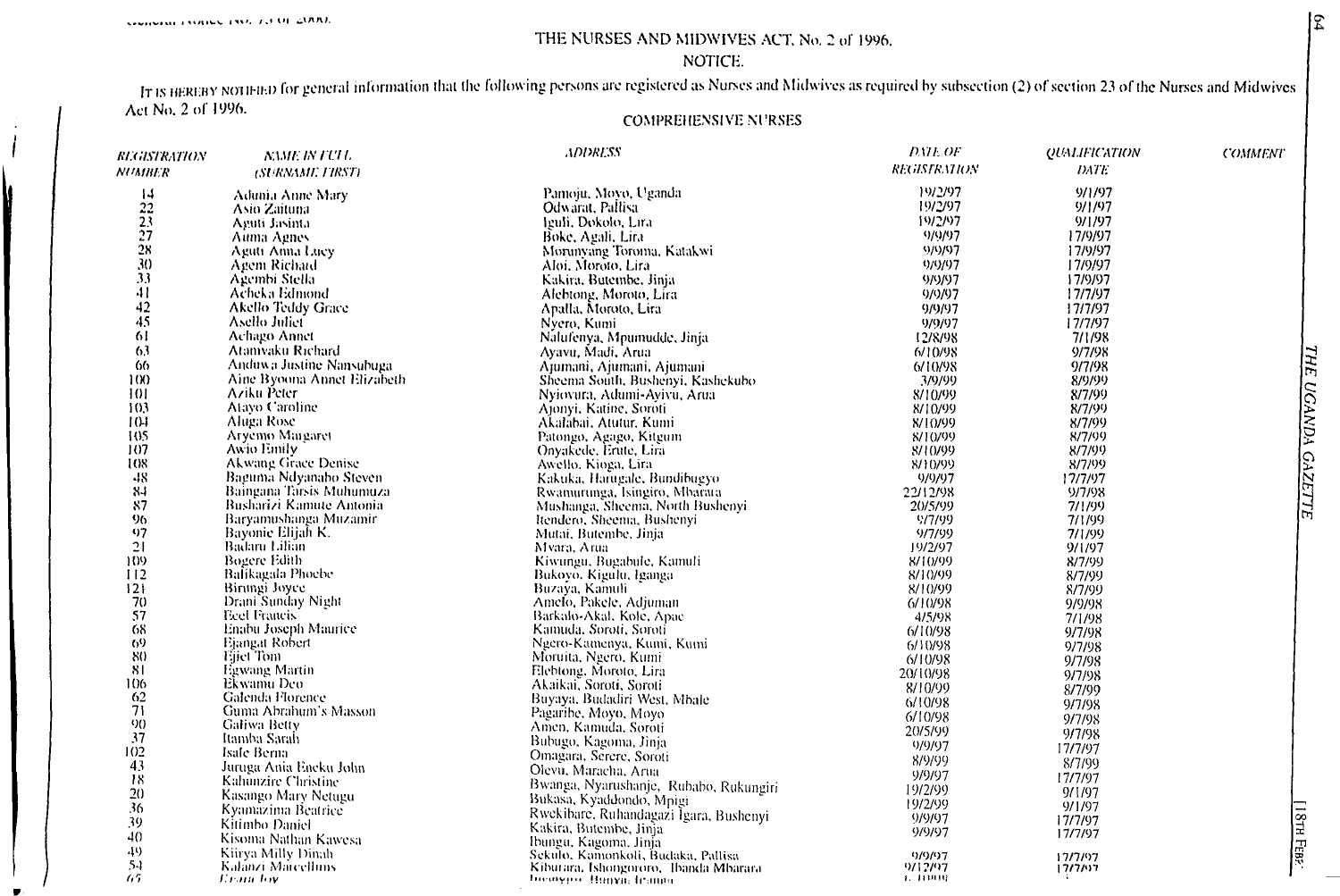#### *Lisi ofComprehensive Nurses — continued*

 $\mathbf{z}$ 

| 59   | Kamede Jackline                     | Kagumu, Kibuku, Pallisa             | 4/5/98   | 7/10/98        |
|------|-------------------------------------|-------------------------------------|----------|----------------|
| 67   | Kasiita Emmanuel                    | Bukulula, Kalungu, Masaka           | 6/10/98  | 9/7/98         |
| 72   | Kagere Robinah                      | Kyalugondo, Katikamu, Luwero        | 6/10/98  | 9/7/98         |
| 73   | Kugonza Asinance                    | Kahunde, Buyaga, Kibaale            | 6/10/98  | 9/7/98         |
| 85   | Kabasa Sarah                        | Doho, Bunyole, Tororo               | 22/12/98 | 9/7/98         |
| 93   | Kijja Joyce                         | Namirembe, Ntenjeru, Mukono         | 20/5/99  | 7/1/99         |
| 94   | Kawesa Rasto                        | Kigombe, Katikamu, Luwero           | 2(y5/99) | 7/1/99         |
| 99   | Kumaki Tom                          | Butebo, Butebo, Pallisa             |          |                |
| Ш    | Kahungu Methuselah Muhindo          | Busondwa, Bwamba, Bundibugyo        | 4/10/99  | 7/1/99         |
| 113  | Kaaliwa Moses                       | Butebere, Buganya, Hoima            | 8/10/99  | 8/7/99         |
| 115  | Kawala Elizabeth Norah              |                                     | 8/10/99  |                |
| $3+$ | Lukakamwa Daniel                    | Bugodi, Bunya, Iganga               | 8/10/99  | 8/7/99         |
| 92   | Lubega Moses                        | Izimba, Wairama, Kigulu-Iganga      | 9/9/97   | 17/7/97        |
| 60   |                                     | Nyamitanga, Isingiro, Mbarara       | 20/5/99  | 7/1/99         |
| 32   | Luwedde Catherine                   | Kansanga, Makindye                  | 4/6/98   | 7/1/98<br>Dead |
| 35   | Mwesigwa Charles                    | Mutai, Kagoma, Jinja                | 9/9/99   | 17/7/97        |
|      | Mutesi Lydia                        | Butende, Bugweri, Iganga            | 9/9/97   | 17/7/97        |
| 51   | Mubeezi Perpetua Mary               | Kigulu, Iganga                      | 9/9/97   | 17/7/97        |
| 52   | Museene Zauja                       | Lukolo, Kagoma, Jinja               | 9/9/97   | 17/7/97        |
| 75   | Muslime Selwana                     | Itendero, Sheema, Bushenyi          | 6/10/98  | 9/7/98         |
| 77   | Mbusa James                         | Kyempara, Bukonjo, Kasese           | 6/10/98  | 9/7/98         |
| 79   | Muhindo Bakalhania                  | Bukonzo, Kasese                     | 6/10/98  | 9/7/98         |
| 88   | Mudondo Norah Hamba                 | Nabweya, Bugembe, Bungoko, Mbale    | 20/05/99 | 7/1/99         |
| 16   | Muhesi Zephanus                     | Isango, Kitholhu, Bukonzo, Kasese   | 19/2/97  | 9/1/97         |
| 86   | Mbabazi Annet                       | Kanoni, Bushenyi, Ntungamo          | 22/12/98 | 9/7/98         |
| 114  | Mbarusha Immaculate                 | Rambura, Bufumbira, Kisoro          | 8/10/99  | 8/7/99         |
| 120  | Mirembe Margaret                    | Gayaza, Kyaddondo, Mpigi            | 8/10/99  | 8/7/99         |
| 123  | Masereka Ibn John Nehemiah Basaliza | Busogeria/Rukoki, Busogeria, Kasese | 18/10/99 | 8/7/99         |
| 15   | Ndindwaruhanga Jacinta              | Buhara, Ndorwa, Kabale              | 19/2/97  | 9/1/97         |
| 19   | Namubiru Prossy                     | Kyamula, Kyadondo, Kampala          | 19/2/97  | 9/1/97         |
| 38   | Nansubuga Christine                 |                                     | 9/9/97   |                |
| 44   |                                     | Kasana, Katikamu, Luweero           |          | 17/7/97        |
| 46   | Nabirye Betty                       | Bugulumbya, Bugabula, Kamuli        | 9/9/97   | 17/7/97        |
|      | Nabuganda Betty                     |                                     | 9/9/97   | 17/7/97        |
| 55   | Nagawa Florence Brenda              | Bunamwaya, Kyadondo, Mpigi          | 9/12/97  | 17/7/97        |
| 64   | Nakawooya Monica                    | Kaako, Buzaya, Kamuli               | 6/10/98  | 9/7/98         |
| 74   | Nakuya Ruth                         | Busega, Kyadondo, Kampala           | 6/10/98  | 9/7/98         |
| 78   | Nansubuga Mary                      | Kyamusisi, Mityana, Mubende         | 6/10/98  | 9/7/98         |
| 76   | Nansamba Agnes                      | Kasusu, Burahya, Kabarole           | 6/10/98  | 9/7/98         |
| 82   | Namutamba Sarah                     | Bulamagi, Kigulu, Iganga            | 22/12/98 | 17/1/98        |
| 89   | Namata Sylvia                       | Ndeeba, Kyadondo, Kampala           | 20/5/99  | 7/1/99         |
| 91   | Namusoke Asia Mbajja                | Kakuto, Kyazanga, Masaka            | 20/5/99  | 7/1/99         |
| 98   | Nambuya Barbara Betty Kiirya        | Kasodo, Busiki, Iganga              | 2/09/99  | 8/7/99         |
| i 10 | Nambuya Barbara Betty Kiirye        | Kasodo, Busiki, Iganga              | 8/10/99  | 8/7/99         |
| 116  | Nuwamanya Nathan                    | Kizaara, Ruhaama, Ntungamo          | 8/10/99  | 8/7/99         |
| 119  | Nakabuye Immaculate                 | Kyamulibwa, Kalungu, Masaka         | 8/10/99  | 9/7/98         |
| 16   | Olinga Charles                      | Kaucho, Pallisa, Pallisa            | 19/2/97  | 9/1/97         |
| 24   | Orech John Bosco                    | Barrio-Ngai, Oyam, Apac             | 49/97    | 17/7/97        |
| 25   | Oyuku-Semmy                         | Boile, Agali Lira                   | 9/9/97   | 17/7/97        |
| 29   |                                     | Orye Otyene, Abim, Labwor-Kotido    | 9/9/97   | 17/7/97        |
|      | Ochien Jimmy                        | Abim, Labwor, Kotido                | 9/9/97   | 17/7/97        |
| 31   | Ojok Bosco Andrew                   |                                     | 4/5/98   | 7/1/98         |
| 58   | Ocen Emmanuel                       | Barr-Abunga, Erute, Lira            | 18/10/99 | 8/7/99         |
| 22   | Ongodia Emmanuel                    | Agu, Ngora, Kumi                    | 9/9/97   | 17/7/97        |
| 47   | Semakula Margaret                   | Bugonga, Entebbe, Mpigi             | 22/12/98 | 17/7/97        |
| 83   | Saleta Grace                        | Central Jinja, Butembe, Jinja       |          | 17/09/97       |
| 25   | Tefula Joel                         | Nawanende, Buzaaya, Kamuli          | 9/9/97   | 17/09/97       |
| 53   | Usuo Jacob Kibuka                   | Kirombe, Luzira, Kyadondo, Kampala  | 9/9/97   | 7/1/98         |
| 56   | Wepukhulu Juliet                    | Nanyo, Bungokho, Mbale              | 4/5/98   |                |
| 50   | Wambuzi Samson Daniel               | Bugabwe, Kigulu, Iganga             | 9/9/97   | 17/1/97        |
| 95   | Wankiiri Moses                      | Itakaibu, Busedde, Jinja            | 20/5/99  | 7/1/99         |
| فس   | Wanyang Elerones Kawalya            | Nambirizi, Bukoto, Masaka,          | 8/10/99  | 8/7/99         |

|<br>|<br>|<br>|<br>|<br>|<br>|<br>|<br>|<br>|

 $|z|$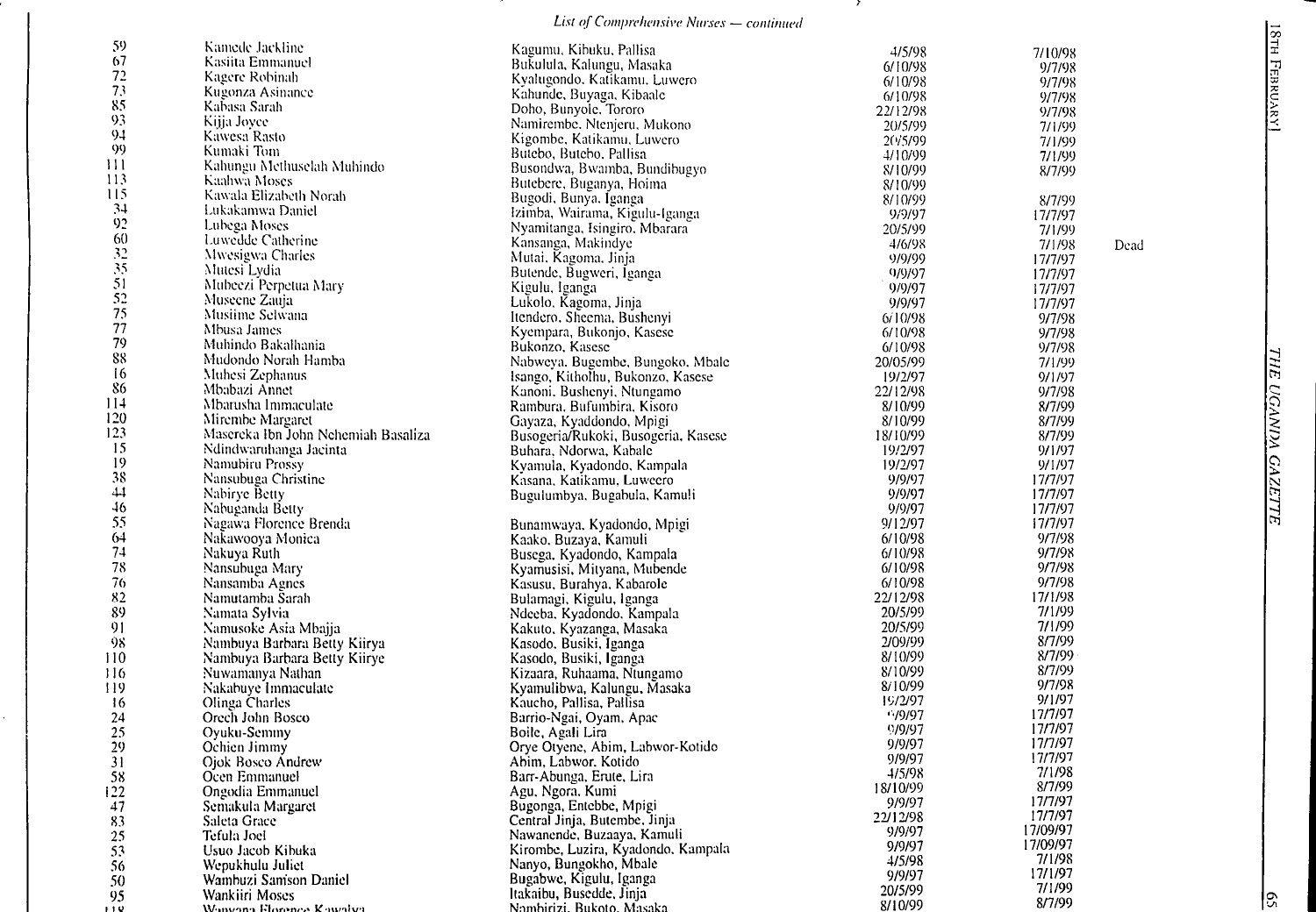$\blacksquare$ 

## **ENROLLED MENTAL HEALTH NURSES**

| <b>ENROLMENT</b> | <b>NAME IN FULL</b><br>(SURNAME FIRST)  | <b>ADDRESS</b>                                                | DATE OF<br><i><b>REGISTRATION</b></i> | <b>QUALIFICATION</b> | <b>COMMENT</b> |
|------------------|-----------------------------------------|---------------------------------------------------------------|---------------------------------------|----------------------|----------------|
| <b>NUMBER</b>    |                                         | Olevu, Terego, Arua                                           | 23/05/97                              | DMTE.                |                |
| 389              | Alezuyo Florence                        | MukoNgoro, Kumi, Soroti                                       | 23/05/97                              | 13/01/94             |                |
| 393              | Amnot Deborah Oonyu                     | Padere-Anviko, Akoro, Nebbi                                   | 6/10/98                               | 31/07/96             |                |
| 402              | Anican Stella                           | Teuli, Dokolo Lita                                            | 6/10/98                               | 9/7/98<br>9/7/98     |                |
| 405              | Angom Lilly                             | Barr, Erute, Lira                                             | 20/5/99                               | 7/1/99               |                |
| 416              | Auma Betty                              |                                                               | 4/(6/99)                              | 7/1/99               |                |
| 426              | Ayesiga Nicholas                        | Adekokwor, Erute, Lira                                        | 9/7/99                                | 7/1/99               |                |
| 429              | Akot Hellen                             | Kibandama, Busongora, Kasese                                  | 23/5/97                               | 9/1/97               |                |
| 390              | <b>Baloku Julius</b>                    | Magale, Bubulo, Mbale                                         | 1/2/99                                | 7/1/99               |                |
| 412              | Bazimenyeta Appolo                      | Elibu, Madi, Arua                                             | 20/5/99                               | 7/1/99               |                |
| 422              | Candini Loy                             | Kitubulo, Busiiro, Mpigi                                      | 6/10/98                               | 9/7/98               |                |
| 403<br>387       | Has on Fatuma<br>Katel Dutah            | Pavuraga, Adropi, Moyo                                        | 23/5/97                               | 9/1/97               |                |
| 392              | Komu risha Proscovia                    | Kasheeshe, Buyanja, Rukungiri                                 | 23/5/97                               | 31/7/96              |                |
| 394              | Kumliira Evelyne                        | Bukwali, Nyaburara, Kabale                                    | 23/8/97                               | 17/7/97              |                |
| 395              | Kalutu Ngob Jimmy K.M.                  | Bwiiza, Namasagali, Bugabula, Kamuli                          | 23/8/97                               | 31/3/81              |                |
| 396              | Kobovenie Tumwebaze Jovia               | Kibingo, Bukoni, Ntungamo                                     | 4/5/98<br>1/2/99                      | 7/1/98               |                |
| 4!1              | Kyambadde Ponsious                      | Kidadda, Kiboga, Kiboga                                       | 23/5/97                               | 7/1/99<br>9/1/97     |                |
| 388              | <b>Ledra Richard</b>                    | Orinzi, Maracha, Arua                                         | 4/5/98                                | 7/1/98               |                |
| ,199             | Leji Caroline Felistus                  | Alal, Aloi, Lira                                              | 4/5/98                                | 7/1/98               |                |
| 397              | Mohamed Fatuma                          | Kitubulu, Busiro, Mpigi                                       | 12/8/98                               | 17/12/76             |                |
| 4(x)             | Mukyola Rose Jane                       | Bupadhengo, Buzaya, Kamuli                                    | 12/8/98                               | 7/1/98               |                |
| 401              | Nannono Christine                       | Nindye, Mawokota, Mpigi<br>Namasuba, Makindye, Mpigi          | 6/10/98                               | 9/7/98               |                |
| 404              | Namatovu Susan Emma<br>Namirimu Harimah | Kireka, Kyadondo, Mpigi                                       | 20/10/98                              | 9/7/98               |                |
| 409<br>413       | Namukhula Justine Juliet                | Magale, Bubulo, Mbale                                         | 1/2/99                                | 7/1/99               |                |
| 414              | Namuwaya Hajarah                        | Entebbe, Busiro, Mpigi                                        | 20/5/99                               | 9/7/98               |                |
| 415              | Naiwumhwe Tappy                         | Buyala, Kagoma, Jinja                                         | 20/5/99                               | 7/1/99               |                |
| 417              | Nakitende Lukiah                        | Kansanga, Makindye, Kampala                                   | 20/5/99                               | 7/1/99               |                |
| 419              | Nakasolo Juliet                         | Bulembia, Busongoa                                            | 20/5/99                               | 7/1/99               |                |
| 420              | Nakabugo Esther                         | Kirombe, Luzira, Kyadondo, Kampala                            | 20/5/99                               | 7/1/99               |                |
| 421              | Numulindwa Persis                       | Nabitambala, Butende, Jinja                                   | 20/5/99                               | 7/1/99               |                |
| 425              | Namulondo Aethel Rebecca                | Luzira Kyadondo                                               | 20/5/99                               | 7/1/99               |                |
| 427              | Nabukeera Rehema                        | Naggalama, Nakituma, Mukono                                   | 4/6/99                                | 7/1/99               |                |
| 428              | Nabatanzi Nuluh                         | Nabweru, Kyadondo, Mpigi                                      | 4/6/99<br>23/5/97                     | 7/1/99<br>26/3/80    |                |
| 391              | Ochola Joseph Cuthy<br>Ongom George     | Abella, Katakwi, Cheele, Usuk, Soroti<br>Kizimba, Kioga, Lira | 6/10/98                               | 9/1/97               |                |
| 407<br>410       | Olum Rose Barbra                        | Ogoro, Lamwo, Kitgum                                          | 1/2/99                                | 7/1/99               |                |
| 430              | Origa Assumpta                          | Odrupele, Laropi, Moyo                                        | 9/7/99                                | 4/7/90               |                |
| 398              | Sengoba Diana                           | Namutamba, Mityana, Mubende                                   | 4/5/98                                | 7/1/98               |                |
| 408              | Tasiima Jesca                           | Kimanto, Waibuga, Iganga                                      | 6/10/98                               | 9/7/98               |                |
| 418              | Turabumuremyi John Bosco                | Kabaya, Mutanda, Kisoro                                       | 20/5/99                               | 9/1/97               |                |
| 424              | Toko Norman                             | Anyavu, Logiri, Arua                                          | 20/5/99                               | 7/1/99               |                |
| 406              | Wetvaki Moses                           | Bupadhengo, Buzaaya, Kamuli                                   | 6/10/98                               | 9/7/98               |                |
| 423              | Were Sarah Apophia                      | Kapisa, Bunyole, Tororo                                       | 20/5/99                               | 7/1/99               |                |
|                  |                                         | REGISTERED SICK CHILDREN'S NURSES                             |                                       |                      |                |
| REGISTRATION     | NAME IN FULL                            | ADDRESS                                                       | DATE OF                               | <b>QUALIFICATION</b> |                |
| <i>NUMBER</i>    | (SURNAME FIRST)                         |                                                               | <b>REGISTRATION</b>                   | DATE-                | <b>COMMENT</b> |
| 114              | Akiding Faith Alexandra                 | Abiya, Amuria, Soroti                                         | 27/10/97                              |                      |                |
| 115              | Ajiko Leah Bwalatum                     | Kasilo, Soroti                                                | 27/10/97                              | 17/7/97              |                |
| 120              | Adrama Michael                          | Zeuva Parish, Oyivu, Arua                                     | 6/10/98                               | 17/7/97              |                |
| 117              | Abiria Silvio                           | Ullupi, Vurra, Arua                                           | 27/10/97                              | 9/7/98<br>17/7/97    |                |
| 111              | Holland Gail Eleanor                    | 25, Old Acre Lane, Brocton, Stafford St. 17 Otn England       | 12/2/97                               | March/95             |                |
| 124              | Heslop Jasmine                          | Edge Worth Close Whyteleate Surrey England                    |                                       |                      |                |
| 119              | Kimiba Musoke Marearet                  | Kabowa, Kyaddondo, Kampata                                    | 0/10098                               | <b>MANK</b>          |                |

18тн Евг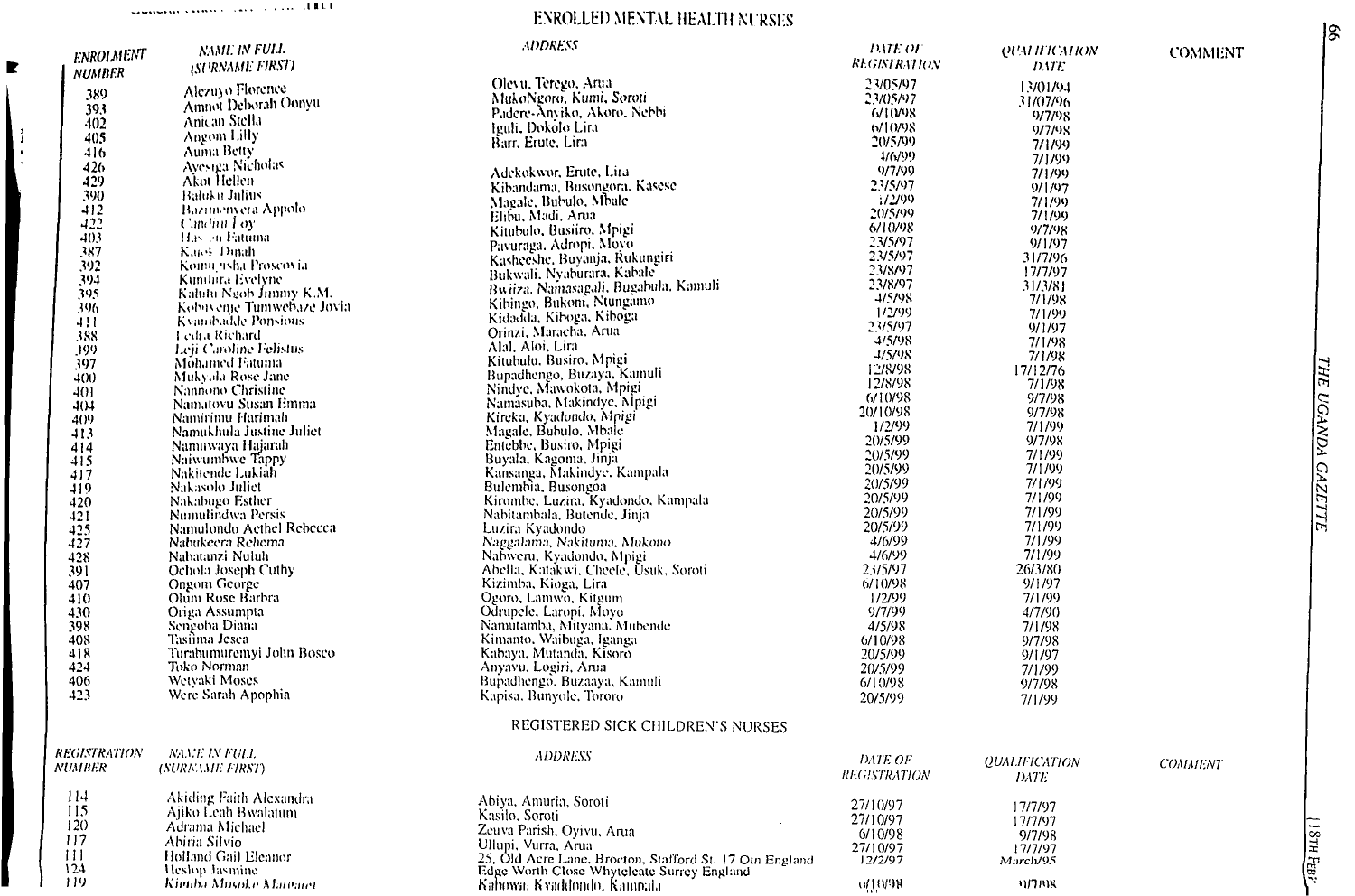|                                                                       |                                                                                                                                     | List of Registered Sick Children's Nurses - continued                                                                                     |                                                               |                                                              |                        |
|-----------------------------------------------------------------------|-------------------------------------------------------------------------------------------------------------------------------------|-------------------------------------------------------------------------------------------------------------------------------------------|---------------------------------------------------------------|--------------------------------------------------------------|------------------------|
| $\begin{array}{c} 122 \\ 121 \end{array}$<br>116<br>118<br>112<br>113 | Mann Claudia<br>Nakalala Naome Kabbayi<br>Oyo William Morris<br>Otema Christine Asienzo<br>Steinmatz Annette<br>Steinaeusser Birgit | Weissah, Boblingen, Germany<br>Iki-Iki, Budaka, Pallisa<br>Dogapio, Oyam, Apac<br>Pajogira, Adropi, Adjumani<br>Hamburg, German<br>German | 1/2/99<br>6/10/98<br>27/10/97<br>27/10/97<br>1/4/95<br>3/5/90 | 31/3/90<br>9/7/98<br>17/7/97<br>17/7/97<br>30/4/97<br>6/5/97 |                        |
|                                                                       |                                                                                                                                     | REGISTERED MENTAL HEALTH NURSES                                                                                                           |                                                               |                                                              |                        |
| <b>REGISTRATION</b><br><b>NUMBER</b>                                  | NAME IN FUI L<br><b>(SURNAME FIRST)</b>                                                                                             | ADDRESS                                                                                                                                   | DATE OF<br><b>REGISTRATION</b>                                | <b>QUALIFICATION</b><br>DATE                                 | <b>COMMENT</b>         |
| 503<br>506<br>510                                                     | Anua Lazarus<br>'Avakaka Eunice'                                                                                                    | Olara - Logiri, Vurra, Arua<br>Nyangilia, Koboko, Arua                                                                                    | 6/10/98<br>6/10/98                                            | 9/7/98<br>17/7/97                                            |                        |
| 516<br>517                                                            | Andama Isaak<br>Auma Eunice<br>Ayuri Janet Ogwal                                                                                    | Eruba, Vurra, Arua<br>Nabulamu, Masafu, Busia<br>Akangi, Erute, Lira                                                                      | 1/2/99<br>20/5/99                                             | 7/1/99<br>9/7/98                                             |                        |
| 525<br>490<br>486                                                     | Acadribo Thomson<br>Ankunda Juliet<br>Bulega Nakisozi Nabadda Nuulu                                                                 | Micu, Ayivu, Arua<br>Mirongo, Kashari, Mbarara<br>Kagulwe, Butambala, Mpigi                                                               | 9/9/99<br>9/12/97<br>19/9/97                                  | 9/1/98<br>17/7/97<br>17/7/97                                 |                        |
| 498<br>499<br>526                                                     | Bunia Alice Tako<br>Bangidde Nakimuli Joyce<br>Bwamiki Godfrey                                                                      | Ataboo, Pakele, Adjumani<br>Masooli, Kyaddondo, Kampala<br>Iwololo, Kagoma, Jinja                                                         | 6/10/98<br>6/10/98<br>9/7/99                                  | 9/7/98<br>17/7/97<br>17/7/97                                 |                        |
| 484<br>493<br>479                                                     | Ejolu Alfred<br>Gyayo Monic<br>Ibanda Martin Charles                                                                                | Oburin, Serere, Soroti<br>Iwawu Kigulu Sooth, Iganga<br>Kaliro, Bulamogi, Kamuli                                                          | 19/9/97<br>4/5/98<br>23/5/97                                  | 17/7/97<br>8/1/97                                            |                        |
| 494<br>488<br>500                                                     | Itomet Francis<br>Kwagala Harriet                                                                                                   | Lubanyi, Bukooli, Bugiri<br>Imanyiro, Bunya, Iganga<br>Nakaloke, Bungokho, Mbale                                                          | 4/5/98<br>9/12/97<br>6/10/98                                  | 7/7/94<br>17/7/97<br>17/7/97                                 |                        |
| 537<br>477                                                            | Kabakwenuzi Alice<br>Kasolo Yoab Semu<br>Mugaba Alice                                                                               | Nabweyo, Budaka, Pallisa<br>Busaba, Butaleja, Tororo                                                                                      | 1/10/99<br>23/5/97                                            | 9/7/98<br>17/1/96<br>9/1/97                                  |                        |
| 478<br>495<br>476                                                     | Mitêto Beatrice<br>Musoto Alex Bwonya<br>Naigaga Kizza Rosé                                                                         | Busiisi, Buganya, Hoima<br>Bulumera, Bulambuli, Mbale<br>Nampere, Nankoma, Bukooli, Iganga                                                | 23/5/97<br>6/10/98<br>15/4/97                                 | 9/7/98                                                       |                        |
| 486<br>489<br>492                                                     | Namusisi Christine<br>Nakibuuka Allen<br>Niyonsaba Charles                                                                          | Bukolooto, Ntenjeru, Mukono<br>Katabi, Busiro, Mpigi<br>Nyalubuye, Mutanda, Kisoro                                                        | 19/9/97<br>9/12/97<br>4/5/98                                  | 17/7/97<br>17/7/97<br>17/7/97                                |                        |
| 511<br>512<br>513                                                     | Namugenyi Harriet<br>Nakamya Juliet<br>Natasha Kayira                                                                               | Lusango, Kalungu, Masaka<br>Kalyankoko, Busujju, Mubende<br>Glastonbury, Somerset, Wiltshire, England                                     | 6/10/98<br>20/10/98<br>22/1/99                                | 9/7/98<br>4/7/90<br>Sept./94                                 |                        |
| 514<br>515                                                            | Namatovu Winfred<br>Nakitende Mariam                                                                                                | Mpugwe, Bukoto East, Masaka<br>Buziga, Kyadondo, Kampala<br>Buwere, Mawokota, Mpigi                                                       | 1/2/99<br>1/2/99<br>20/5/99                                   | 7/1/99<br>7/1/99<br>7/1/99                                   |                        |
| 521<br>522<br>523                                                     | Nabukeera Sarah<br>Nanteza Florence<br>Nabbosa Olivia                                                                               | Namukozi, Singo, Mubende<br>Nansana, Kyaddondo, Mpigi                                                                                     | 20/5/99<br>20/5/99<br>23/5/97                                 | 28/6/78<br>9/1/97<br>17/1/96                                 |                        |
| 481<br>483<br>487                                                     | Ouma Olivia Lalia<br>Ogwang Martin Adong<br>Okwir Moses Mugenyi                                                                     | Payogo, Pakele, Adjumani<br>Atur Angwecibanke, Dokolo, Lira<br>Akwon, Kioga, Lira                                                         | 23/5/97<br>19/9/97<br>6/10/98                                 | 24/9/81<br>17/7/97<br>9/7/98                                 |                        |
| 497<br>501<br>502                                                     | Omara Jennifer<br>Obaa Silas Alik Birungi Aliosa<br>Odendi Gideon Robert                                                            | Nambieco, Kwania, Apach<br>Tara, Maracha, Arua<br>Nzerea. West Moyo. Moyo                                                                 | 6/10/98<br>6/10/98                                            | 9/7/98<br>9/7/98<br>9/7/98                                   |                        |
| $50+$<br>518<br>520                                                   | Ova A. Joel<br>Opio Alex Okelo<br>Okabo Pius Nyangatum                                                                              | Olua - Katriri Terego, Arua<br>Aduk - Akali, Kwania, Apac<br>Alango - Adwar, Otuke, Lira                                                  | 6/10/98<br>20/5/99<br>20/5/99                                 | 17/7/97<br>9/7/78                                            |                        |
| 496<br>491                                                            | Odongo Atai Faith<br>Tumwebaze Robert<br>Thembo Hosea                                                                               | Awaliwal, Soroti, Soroti<br>Rwempiri, Ruhanga, Rwampara, Mbarara<br>Mbuga, Busongora, Kasese                                              | 6/10/98<br>9/12/97<br>6/10/98                                 | 9/7/98<br>17/7/97<br>9/7/97                                  |                        |
| 505<br>508<br>524                                                     | Tebasaaga Esther Nakanjako<br>Ukura William                                                                                         | Bombo, Bamunanika, Luweero<br>Panyigono, Jonan, Nebbi                                                                                     | 6/10/98<br>0/7/99<br>20/5/99                                  | 7/1/99<br>17/7/97                                            |                        |
| 519<br>507                                                            | Walarira Patrick<br>Zalwango Regina                                                                                                 | Mayaga, Ntenjeru, Mukono<br>Kasali, Kyotera, Rakat                                                                                        | 6/10/98                                                       | 9/7/98                                                       | <b>TM BYEKWASO (MR</b> |

S Film

Dated at Kampala this 9th day of February. 2000.

T.M. BYEKWASO (MRS.) *Acting Registrar.*

**THE UGAMIA GAZETTE** *UGANDA GAZETTE*

February]\_\_\_\_\_\_\_\_\_\_\_\_\_\_\_\_\_\_\_\_\_\_\_\_\_\_\_\_\_\_\_\_\_

ー<br>エ

 $\sqrt{3}$